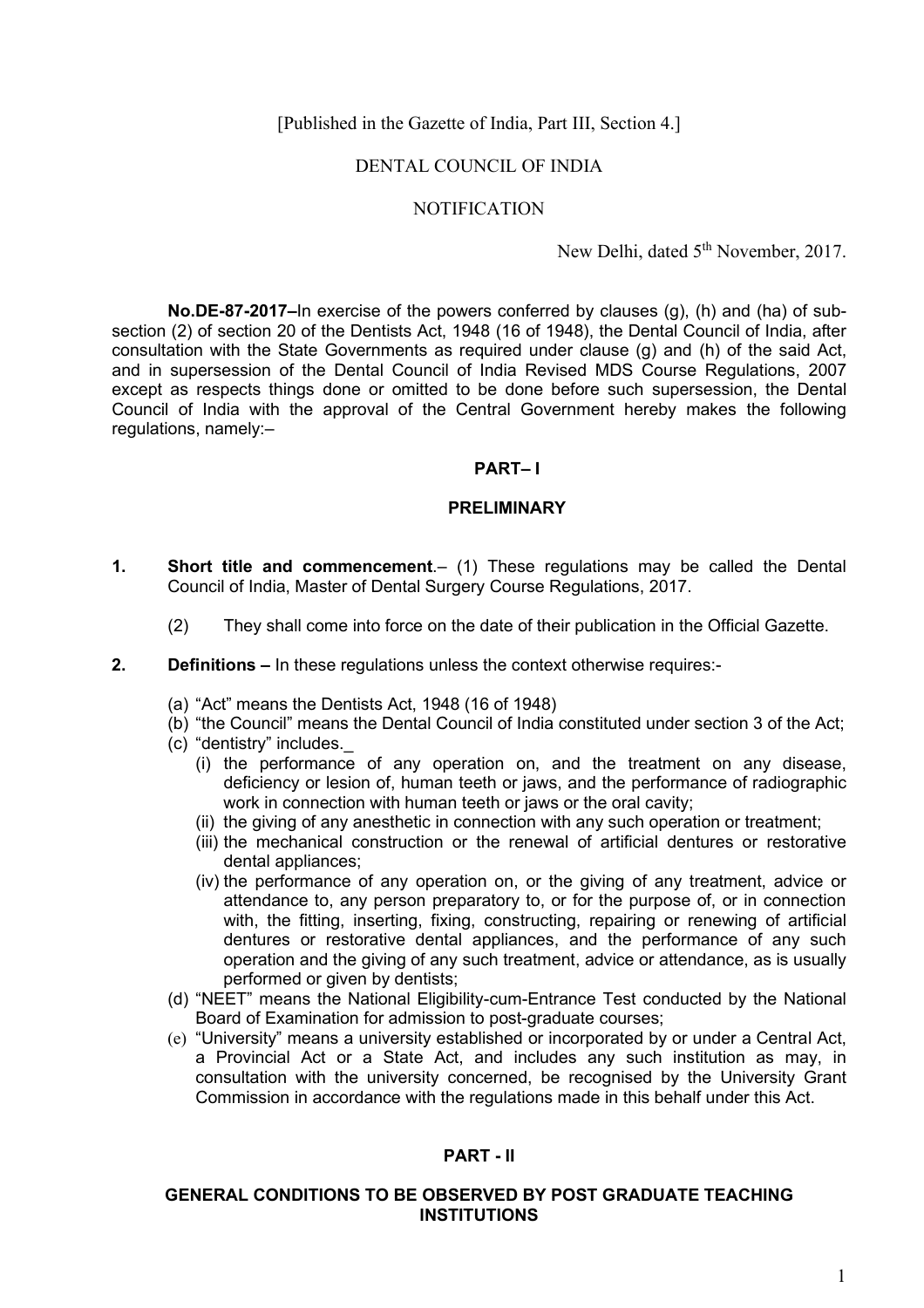- **3. GENERAL CONDITIONS.\_** (1) The institutions recognised by the Central Government and after consultation with the Council shall be eligible for conducting the post-graduate degree or diploma course(s).
	- (2) The maximum number of students for a post-graduate course, for training for the award of post-graduate degree or diploma by the affiliating university, shall be determined by the facilities available in the department in terms of infrastructure, teaching staff and clinical teaching material. However, to start with, a maximum of three post-graduate students, (one Unit) shall be permitted in a speciality department. The annual intake capacity recommended by the Council and approved by the Central Government for the academic year shall be final. No institution shall be permitted to increase more than three seats at a time in its annual intake capacity in a particular speciality in a given academic year. Not more than two units consisting of six seats (including increase of seats) shall be granted to any dental institutions for each speciality.
	- (3) The students undergoing post-graduate courses shall be exposed to the following:-
		- (i) basics of bio-statistics and research methodology;
		- (ii) basics of human behaviour studies;
		- (iii) basics of pharmaco-economics;
		- (iv) introduction to the non-linear mathematics.

## **4. ETHICS IN DENTISTRY.\_**

There is a definite shift from the traditional patient and doctor relationship and delivery of dental care. With the advances in science and technology and the increasing needs of the patient, their families and community, there is a concern for the health of the community as a whole. There is a shift to greater accountability to the society. Dental specialists like the other health professionals are confronted with many ethical problems. It is therefore absolutely necessary for each and every one in the health care delivery to prepare themselves to deal with these problems. To accomplish this and develop human values, it is desired that all the trainees undergo ethical sensitization by lectures or discussion on ethical issues, discussion of cases with an important ethical component.

#### **5. ELIGIBILITY FOR ADMISSION.\_**

A candidate for admission to the Master in Dental Surgery course, must possess a recognised degree of Bachelor in Dental Surgery awarded by a university or institute in India and registered with the State Dental Council and has obtained provisional or permanent registration and has undergone compulsory rotatory internship of a year in an approved/recognised dental college:

Provided that in the case of a foreign national, the following procedure shall be followed:-

The Council may, on payment of the prescribed fee for registration, grant temporary registration for the duration of the post-graduate training restricted to the dental college/institution to which he or she is admitted for the time being exclusively for post-graduate studies:

 Provided further that temporary registration to such foreign national shall be subject to the condition that such person is duly registered as medical practitioner in his/her own country from which he/she has obtained his/her basics dental qualification and that his/her degree is recognized by the corresponding state dental council or concerned authority.

## **6. SELECTION OF CANDIDATE FOR POST-GRADUATE COURSES.\_**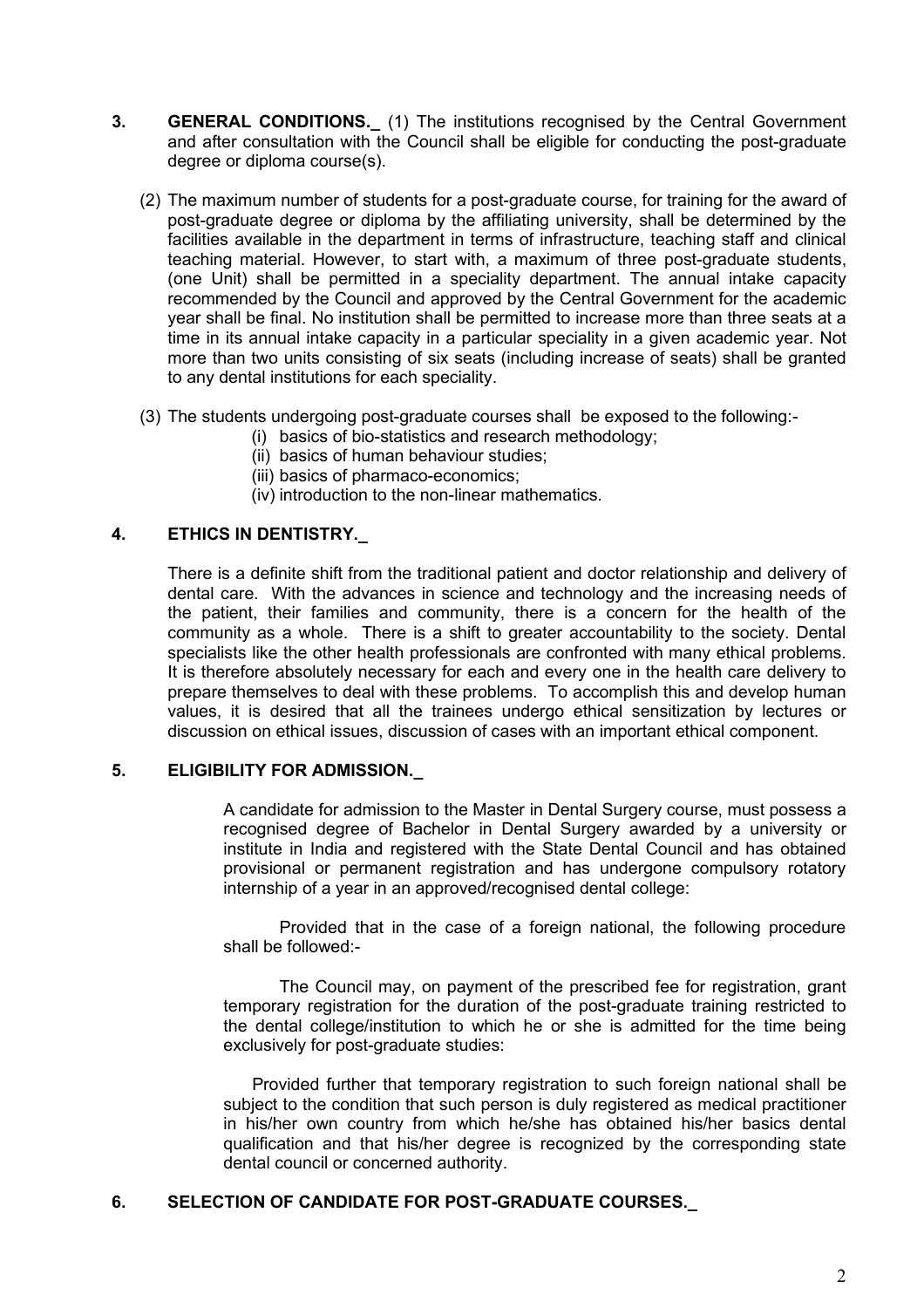There shall be a uniform NEET for admission to the post-graduate dental courses in each academic year conducted in the manner, as prescribed by the National Board of Examination or any other authority appointed by the Central Government in this behalf. The overall superintendence, direction and control of the NEET shall vest with the Council.

**7. QUALIFYING CRITERIA FOR ADMISSION TO POST-GRADUATE COURSES.\_** (1) The candidate has to secure the following category-wise minimum percentile in NEET for admission to post-graduate courses held in a particular academic year.

| General                                                          | 50 <sup>th</sup> Percentile |  |
|------------------------------------------------------------------|-----------------------------|--|
| Person with locomotory disability of 45 <sup>th</sup> Percentile |                             |  |
| lower limbs                                                      |                             |  |
| Scheduled Castes, Scheduled Tribes, 140 <sup>th</sup> Percentile |                             |  |
| Other Backward Classes                                           |                             |  |

Provided that the percentile shall be determined on the basis of highest marks secured in the All-India common merit list in NEET for post-graduate courses:

Provided further, that when sufficient number of candidates in the respective categories fail to secure minimum marks as prescribed in NEET held for any academic year for admission to post-graduate courses, the Central Government in consultation with the Council may, at its discretion lower the minimum marks required for admission to post-graduate courses for candidates belonging to respective categories and marks so lowered by the Central Government shall be applicable for the said academic year only.

## **The above proviso has been substituted in terms of (1st Amendment) notification published on 15.03.2018 in the Gazette of India and the same is as under:-**

Provided further that when the number of qualifying candidates in the respective categories on the basis of the above mentioned percentile are less than three times the number of vacancies, the cut-off percentile will be automatically lowered in such a manner that the number of eligible candidates shall be minimum three times the number of seats in each respective category.

(2) The reservation of seats in dental college/institutions for respective categories shall be as per applicable laws prevailing in States/Union territories. An all India merit list as well as State-wise merit list of the eligible candidates shall be prepared on the basis of the marks obtained in NEET Test and candidates shall be admitted to post-graduate courses from the said merit list only:

## **The following words has been substituted in terms of (2nd Amendment) notification published on 18.09.2018 in the Gazette of India**

Provided that in determining the merit of candidates who are in service of Government/public authority, weightage in the marks may be given by the Government/competent authority as an incentive upto 10% of the marks obtained for each year of service in remote and/or difficult areas remote and/or difficult or rural areas upto the maximum of 30% of the marks obtained in NEET. The remote and difficult areas remote, difficult and rural areas shall be as defined by State Government / competent authority from time to time.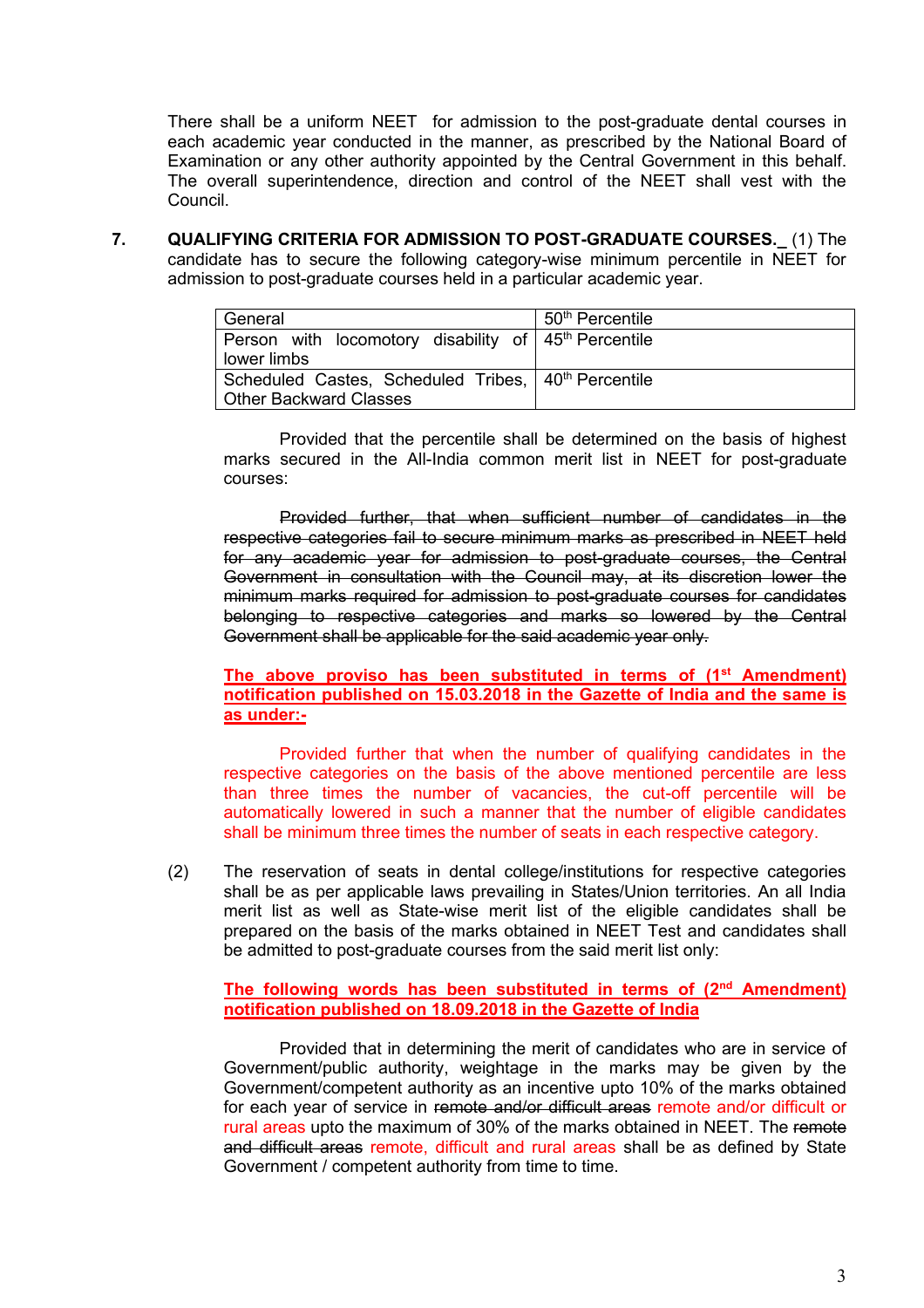- (3) A candidate who has failed to secure the minimum percentile as prescribed in these regulations, shall not be admitted to any post-graduate courses in any academic year.
- (4) Minimum 5% seats of the annual sanctioned intake capacity shall be filled up by candidates with locomotory disability of lower limbs between 50% to 70%:

Provided that in case any seat in this quota remains unfilled on account of unavailability of candidates with locomotory disability of lower limbs between 50% to 70% then any such unfilled seat shall be filled up by persons with locomotory disability of lower limbs between 40% to 50% - before they are included in the annual sanctioned seats for general category candidates:

Provided further that this entire exercise shall be completed by each dental college/institution as per the statutory time schedule for admissions.

## **8. COMMENCEMENT OF ACADEMIC SESSION AND CUT-OFF DATE FOR ADMISSION.\_**

- (1) The academic session shall be commenced from  $1<sup>st</sup>$  of May and the cut-off date for admission, even for stray vacancies, in the Master of Dental Surgery course shall be 31<sup>st</sup> of May, every year. The universities and other institutions shall start the admission process in such a way that teaching in post-graduate courses starts by 1<sup>st</sup> May each year for which they shall strictly adhere to the time schedule specified in the Dental Council of India (Establishment of new dental colleges, opening of higher courses of study and increase of admission capacity in existing dental colleges) Regulations, 2006.
- (2) There shall be no admission of students in respect of any academic session beyond the 31<sup>st</sup> May for post-graduate courses under any circumstances. The universities or institute shall not register any student beyond the said date; in case, any institution which grants admission to any student after the last date specified for the same shall also be liable to face such action including surrender of seats equivalent to the extent of such admission made from its sanctioned intake capacity for the succeeding academic year.
- (3) The Council may direct, that any student identified as having obtained his/her admission after the last date for closure of admission be discharged from the course of study, or any dental qualification granted to such a student shall not be a recognised qualification for the purpose of the Act.
- **9. COMMON COUNSELING. – (1)** There shall be a common counseling for admission to all post-graduate courses (Diploma/MDS) in all dental educational institutions on the basis of merit list of the NEET.
	- (2) The designated authority for counseling for the 50% All India Quota seats of the contributing States, as per the existing scheme for post graduate (Diploma/MDS) courses shall be the Directorate General of Health Services, Ministry of Health and Family Welfare, Government of India. Further Directorate General of Health Services, Ministry of Health and Family Welfare, Government of India shall conduct counseling for all post-graduate (Diploma/MDS) Courses in Dental Educational Institutions of the Central Government, Universities established by an Act of Parliament and the Deemed Universities.
	- (3) The counseling for admission to post-graduate (Diploma/MDS) courses in all dental Educational Institutions in a State/Union Territory, including dental educational institutions established by the State Government, University established by an Act of State/Union Territory Legislature, Trust, Society, Minority Institutions shall be conducted by the State/Union Territory Government.
	- (4) In case, any dispute arises on such common counseling, the matter to the Central Government and its decisions shall be final, in this regard.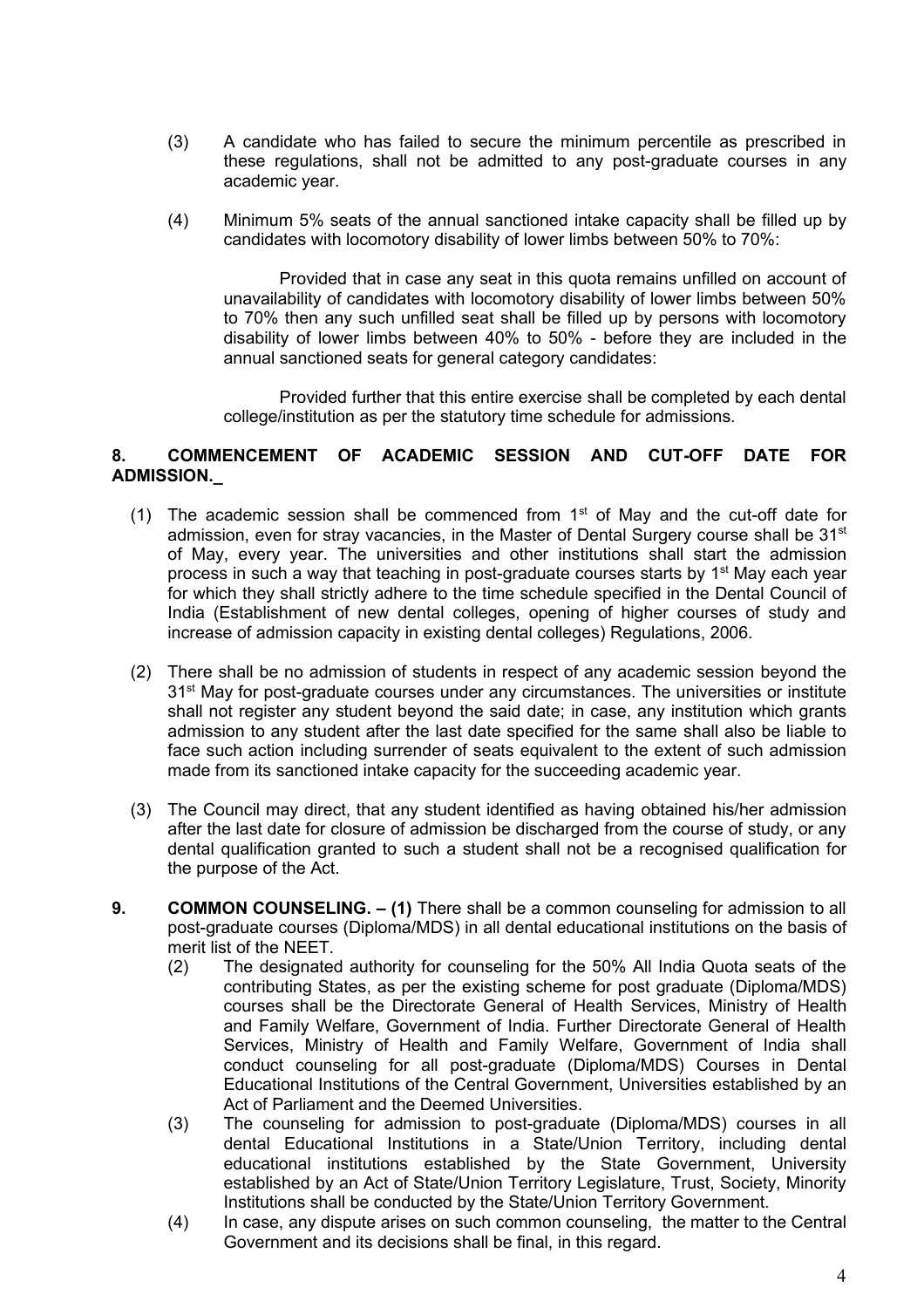- **10. INFORMATION ON ADMISSION AND SCHEDULE OF EXAMINATION.\_** Every dental institution and its affiliating university shall furnish information on admissions in the courses of study, schedule of examinations to the Council, in such form as the Council may specify, within stipulated period from time to time.
- **11. PERIOD OF TRAINING.\_ (1) The period of training for the award of the MDS** course shall be of three years duration for three academic years as full time candidates in an institution including the period of examination:

Provided that the time period required for passing out of the MDS course shall be a maximum of six years from the date of admission in said course:

Provided further that the duration of the post-graduate course for the postgraduate Diploma holders shall be of two years in the respective speciality. The syllabus and curriculum shall be the same as MDS Course in the concerned speciality except that they are not required (i) to undergo study and training in Basic Sciences and (ii) pass the PART-I Examination of MDS Course. However, they have to submit the dissertation work, as part of the post-graduate programme.

(2) During the period, each student shall take part actively in learning and teaching activities design of training, by the institution or the university. The teaching and learning activities in each speciality, shall be as under:-

## **(a) LECTURES:**

There shall be some didactic lectures in the speciality and in the allied fields. The departments shall encourage guest lectures in the required areas and integrated lectures by multi-disciplinary teams on selected topics, to strengthen the training programmes.

## **(b) JOURNAL REVIEW:**

The journal review meetings shall be held at least once a week. All trainees, associate and staff associated with the post-graduate programme are expected to participate actively and enter relevant details in the logbook. The trainee shall make presentations from the allotted journals of selected articles. A model check list for the evaluation of journal review presentation is annexed at Schedule-I of these regulations.

# **(c) SEMINARS:**

The seminars shall be held at least twice a week in each department. All trainees are expected to participate actively and enter relevant details in logbook. A model check list for the evaluation of seminar presentation is annexed at Schedule-II of these regulations.

#### **(d) SYMPOSIUM:**

It is recommended to hold symposium on topics covering multiple disciplines.

## **(e) CLINICAL POSTINGS:**

Each trainee shall work in the clinics on regular basis to acquire adequate professional skills and competency in managing various cases, A model check list for evaluation of clinical postings is annexed at Schedule-III of these regulations.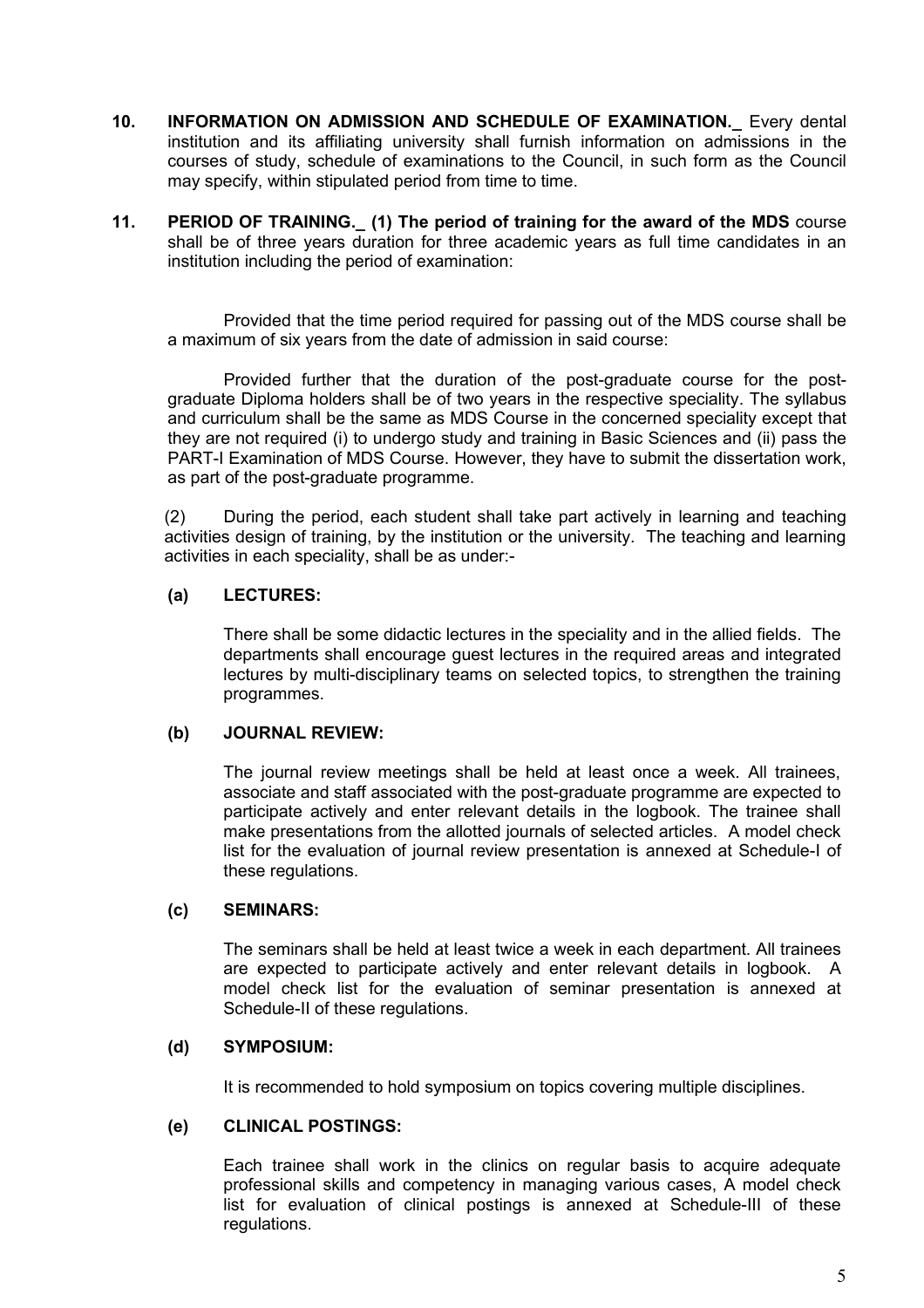#### **(f) CLINICO- PATHOLOGICAL CONFERENCE:**

The clinico pathological conference shall be held once a month involving the faculties of Oral Medicine and Radiology, Oral Pathology and allied clinical departments. The trainees shall be encouraged to present the clinical details, radiological and histo-pathological interpretations and participation in the discussions.

#### **(g) INTER-DEPARTMENTAL MEETINGS:**

To encourage integration among various specialities, there shall be interdepartmental meeting chaired by the Dean with all heads of post-graduate departments at least once a month.

#### **(h) TEACHING SKILLS:**

All the trainees shall be encouraged to take part in undergraduate teaching programmes either in the form of lectures or group discussions. A model check list for evaluation of teaching skills is annexed at Schedule-IV of these regulations.

#### **(i) DENTAL EDUCATION PROGRAMMES:**

Each department shall organise dental education programmes on regular basis involving other institutions. The trainees shall also be encouraged to attend such programmes conducted outside their university or institute.

## **(j) CONFERENCES / WORKSHOPS / ADVANCED COURSES:**

The trainees shall be encouraged to attend conference/workshops/advanced courses and also to present at least two scientific papers and two posters at State / national level speciality and allied conferences / conventions during the training period.

## **(k) ROTATION AND POSTING IN OTHER DEPARTMENTS:**

To bring in more integration among the specialities and allied fields, each department shall workout a programme to rotate the trainees in related disciplines.

## **(l) DISSERTATION / THESIS**:

The trainees shall prepare a dissertation based on the clinical or experimental work or any other study conducted by them under the supervision of the guide. A model check list for evaluation of dissertation presentation and continuous evaluation of dissertation work by guide / co-guide is annexed at Schedule-V of these regulations. A model overall assessment sheet to be filled by all the trainees undergoing post-graduate course is annexed at Schedule-VI of these regulations.

**(3)** All the students of the speciality departments shall complete the minimum quota for the teaching and learning activities, as follows:-

| (a) | Journal Clubs                      | $: 5$ in a year |  |
|-----|------------------------------------|-----------------|--|
| (b) | Seminars                           | $: 5$ in a year |  |
| (c) | <b>Clinical Case Presentations</b> | : 4 in a year   |  |